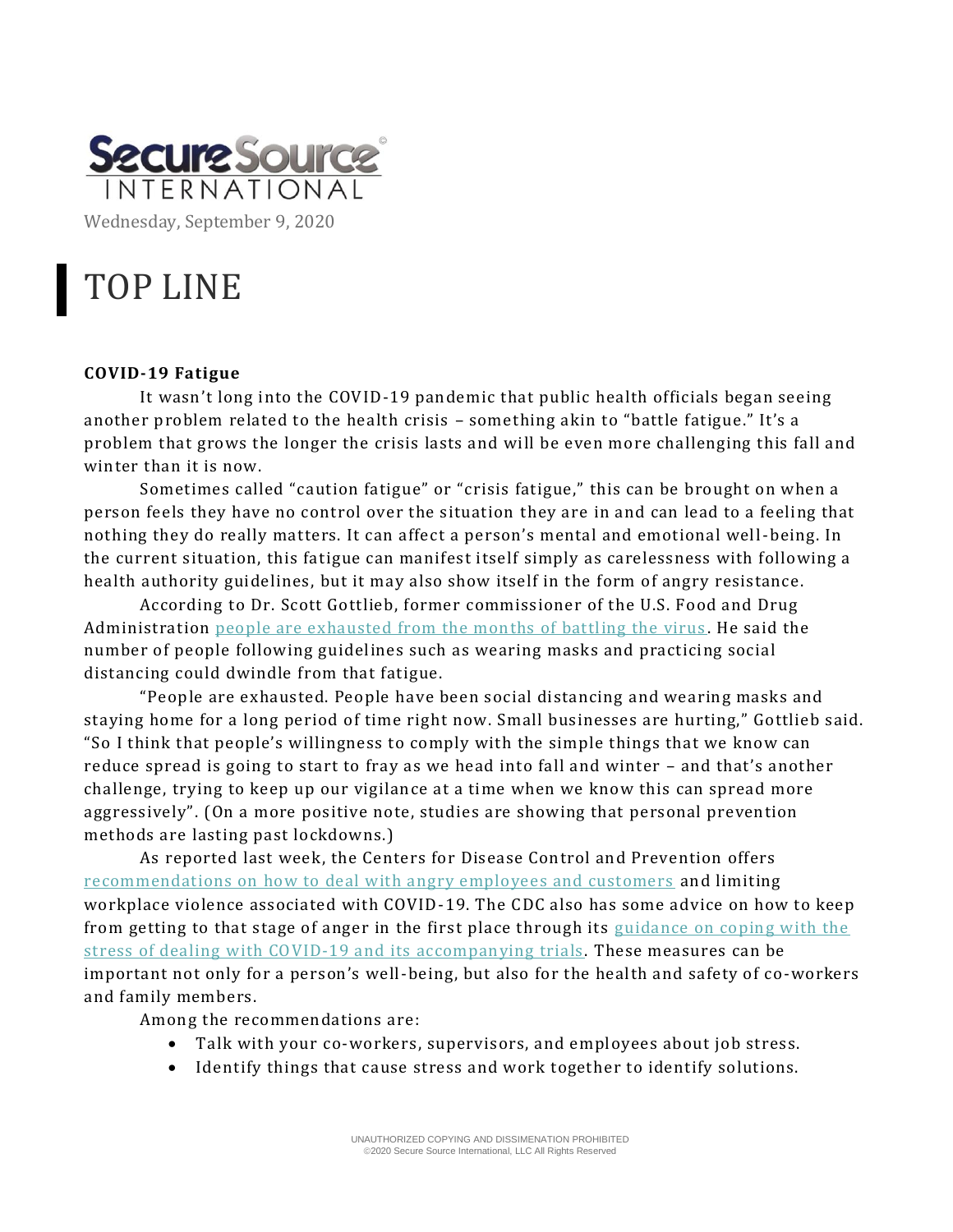- Identify those things that you do not have control over and do the best you can with the resources available to you.
- Increase your sense of control by developing a consistent daily routine when possible- ideally one that is similar to your schedule before the pandemic.
	- o Keep a regular sleep schedule
	- o Take breaks from work to stretch, exercise, or check in with family and friends.
	- o Spend time outdoors, either being physically active or relaxing.
	- $\circ$  If you work from home, set a regular time to end your work for the day, if possible.
	- o Do things you enjoy during non-work hours.
- Take breaks from watching, reading, or listening to news stories, including social media. Hearing about the pandemic repeatedly can be upsetting and mentally exhausting.
- Connect with others. Talk with people you trust about your concerns.
- Look for safe ways to offer social support to others, especially if they are showing signs of stress, such as [depression and anxiety.](https://www.cdc.gov/tobacco/campaign/tips/diseases/depression-anxiety.html)
- If you feel you may be misusing alcohol or other drugs (including prescription drugs) as a means of coping, reach out for help.
- Know where to go for help if you feel you or someone in your household may harm themselves or someone else.

*Questions to Consider:*

*Do we have the right systems and processes in place to identify and respond to threats of violence in the workplace? If not, where can we find best practices to mitigate this risk.*

## **COVID-19: THE HIGHLIGHTS**

Public health officials are expecting a rise in the number of COVID-19 cases following the Labor Day weekend, based on statistics from previous holidays. Officials said that [Memorial Day weekend in late May](https://www.bloomberg.com/news/articles/2020-09-03/fauci-warns-seven-midwest-states-to-be-on-alert-over-labor-day) was a likely catalyst for increased outbreaks of the virus and that the country's worst spike came a few weeks after the Fourth of July holiday, with more than 60,000 new cases a day, although it's difficult to separate those holiday gatherings from other potential sources of infection.

U.S. intelligence agents say that China, Russia and Iran have been trying to [steal information from this](https://www.nytimes.com/2020/09/05/world/coronavirus-covid.html)  [country's companies and universities that are trying to develop a vaccine for COVID-19.](https://www.nytimes.com/2020/09/05/world/coronavirus-covid.html) Officials say foreign spy agencies have focused on research at universities because their data protection is not as strong as those of pharmaceutical companies, but that, so far, there haven't been any reported data breaches related to the vaccine research.

Experts on food contamination said Monday it is highly unlikely that COVID-19 is transmitted through [food or its packaging.](https://www.cnn.com/world/live-news/coronavirus-pandemic-09-07-20-intl/index.html) They didn't completely rule out the possibility that a person could be infected by eating something contaminated with the virus, but said there is no evidence that this has ever happened.